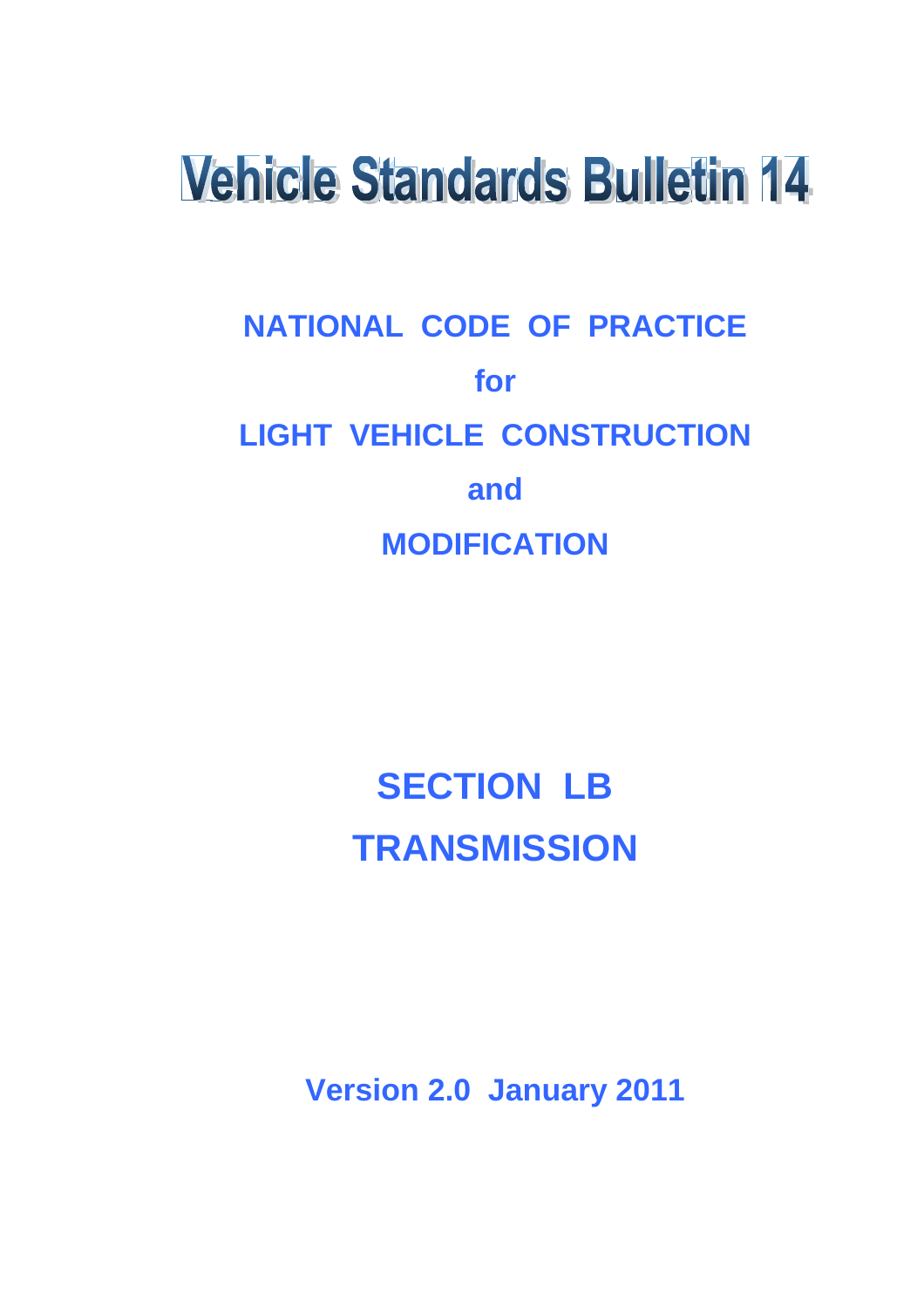# **Vehicle Standards Bulletin 14**

#### *National Code of Practice for Light Vehicle Construction and Modification* **(VSB 14)**

#### *Important Information for Users*

Users of VSB 14 need to be aware that this document needs to be used in conjunction with the appropriate administrative requirements of the jurisdiction in which they wish to either register a vehicle or to obtain approval for a modification for an already registered vehicle. *Administrative requirements* include, amongst other things, processes for vehicle registration, obtaining exemptions, obtaining modification approvals, vehicle inspections, preparation and submission of reports and the payment of appropriate fees and charges.

If unsure of any of the requirements specified in VSB 14, or if more information is needed for any other issues concerning the administrative requirements, users should contact their relevant Registration Authority **prior** to commencing any work.

While VSB 14 provides advice on the construction of Individually Constructed Vehicles (ICVs) and the execution of modifications, it is not to be taken to be a design manual. Determination of component strength, performance, suitability and functionality must be either calculated or determined on a case by case basis by suitably qualified personnel experienced in each matter under consideration.

Users of VSB 14 also need to ensure that they refer to the most recent version of the relevant Section/s when working on a project. The version is identified by the version number and date on the face page of each Section. The version and date is also located in the footer of each page in each Section. On the website the version number is specified in the Section file name for easy identification.

If a project is taking a long time to complete, check the currency of the version you are using.

Users must be familiar with the provisions stated in the Preface and Introduction. These two Sections provide the necessary background information to assist users in understanding how VSB 14 is administered by Registration Authorities across Australia, on how it is structured, and the meaning of the types of modification codes specified in VSB 14. If not already done so, users should download them for study and reference.

Understanding these requirements is important to ensure that the correct processes are followed thereby reducing the likelihood of having work rejected by Registration Authorities.

Many of the Sections refer to other Sections within VSB 14 for further information or additional requirements. Users must read and apply all relevant Sections.

If in doubt about any issue concerning or contained in VSB 14, users should seek clarification from the appropriate State or Territory Registration Authority.

**Please do not contact Vehicle Safety Standards (VSS) of the Australian Government Department of Infrastructure and Transport in Canberra about VSB 14. VSS provides the website as a service only.**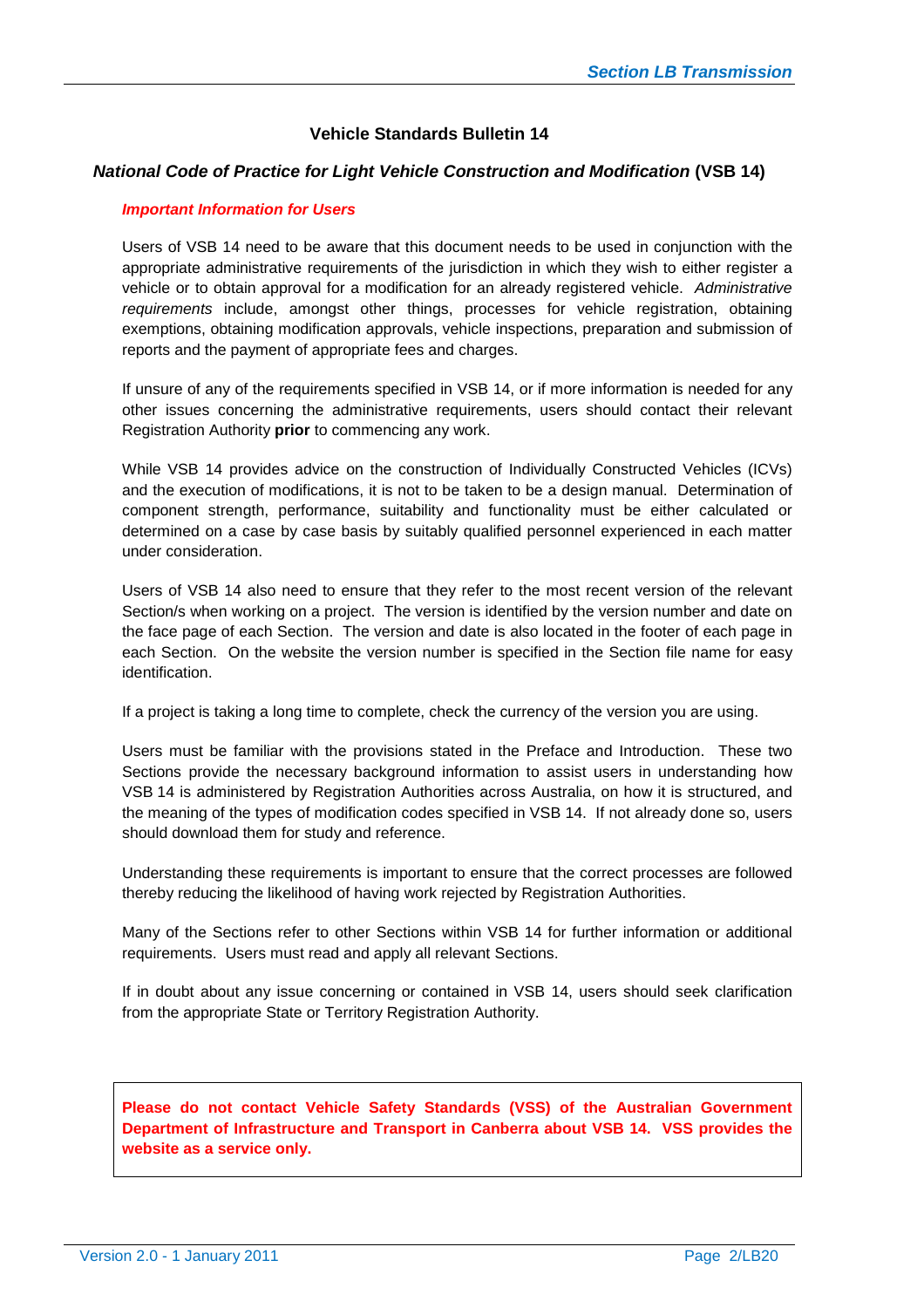# **Document Amendments by Version**

# **Version Amendments**

**Version 2 Published 1 January 2011**

Clause 2.5 *Engine Control Unit* has been added.

This document has also a number of editorial amendments that have had no affect on its technical content.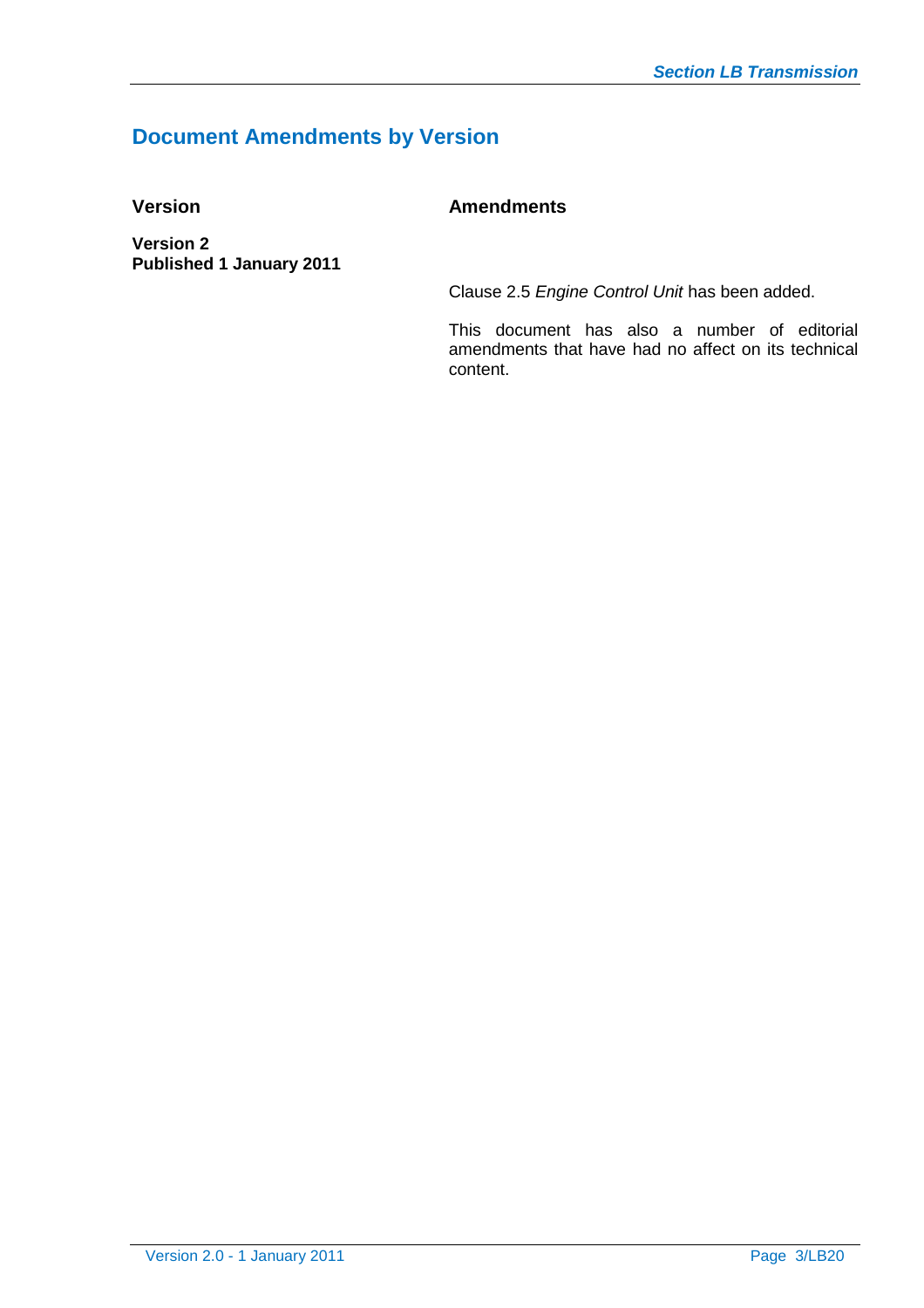# **CONTENTS**

|              |              |                                                        | Page           |
|--------------|--------------|--------------------------------------------------------|----------------|
| 1            | <b>Scope</b> |                                                        | 5              |
|              | 1.1          | <b>Basic Modifications Not Requiring Certification</b> | 5              |
|              | 1.2          | Modifications Requiring Certification Under LB Codes   | 5              |
| $\mathbf{2}$ |              | <b>General Requirements</b>                            | 5              |
|              | 2.1          | <b>Torque Capacity</b>                                 | 5              |
|              | 2.2          | <b>Transmission Mountings</b>                          | 5              |
|              | 2.3          | Drive Shafts, Axles and Differentials                  | 6              |
|              | 2.4          | Rear Drive Axle Assembly                               | 6              |
|              | 2.5          | <b>Engine Control Unit</b>                             | $\overline{7}$ |
|              | 2.6          | Speedometer                                            | $\overline{7}$ |
|              | 2.7          | <b>Reverse Lights</b>                                  | $\overline{7}$ |
|              | 2.8          | <b>Automatic Transmission</b>                          | $\overline{7}$ |
|              | 2.9          | Fabrication                                            | $\overline{7}$ |
| 3            |              | <b>Australian Design Rules</b>                         | 8              |
| 4            |              | <b>Basic Modifications Without Certification</b>       | 9              |
|              | 4.1          | <b>Optional Transmission</b>                           | 9              |
|              | 4.2          | <b>Optional Differential</b>                           | 9              |
| 5            |              | <b>Certified Modifications (LB Codes)</b>              | 10             |
|              | LB1          | <b>Transmission Substitution</b>                       | 11             |
|              |              | Checklist                                              | 13             |
|              | LB2          | <b>Rear Axle Substitution</b>                          | 16             |
|              |              | <b>Checklist</b>                                       | 18             |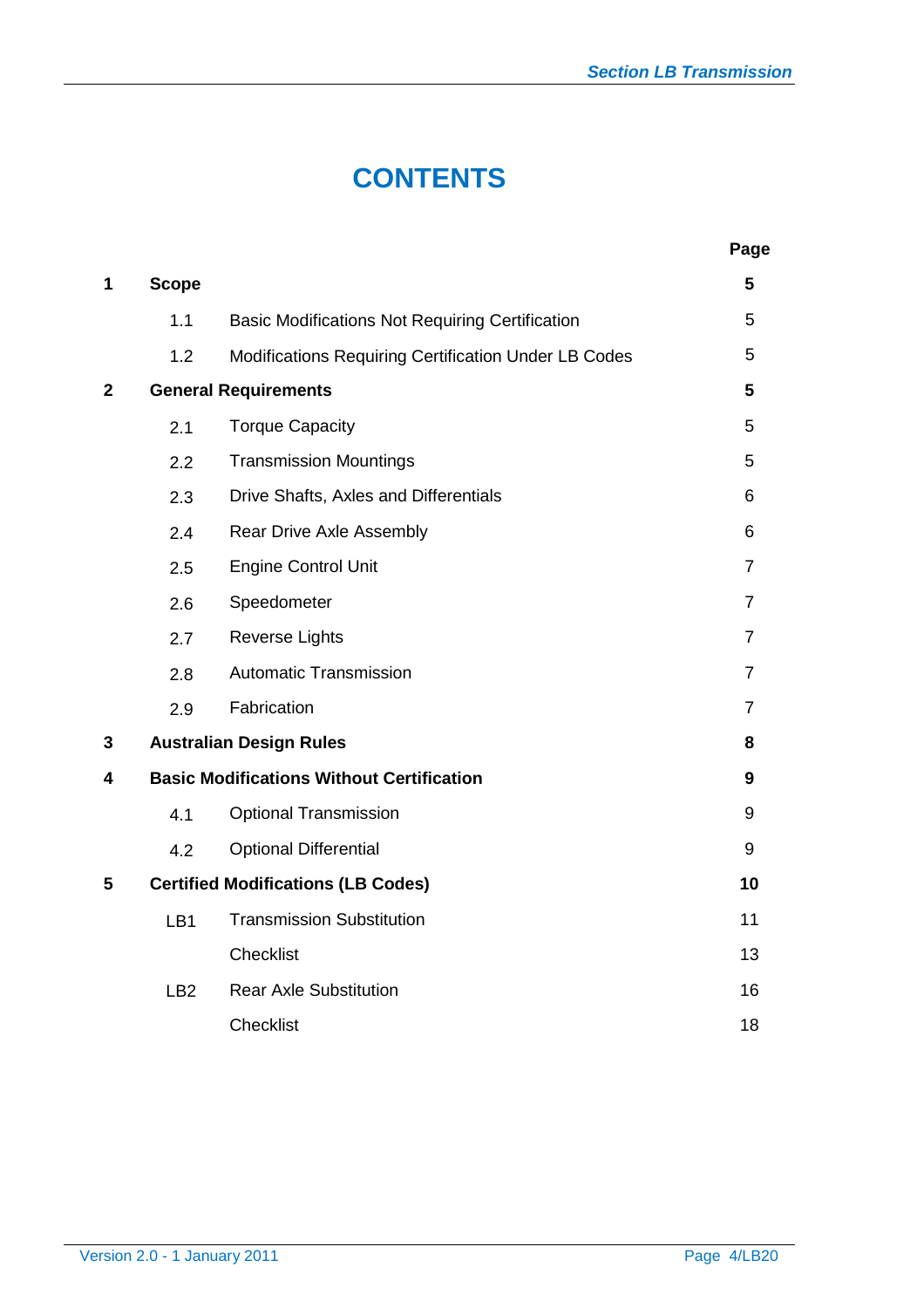# **1 SCOPE**

This Section outlines the minimum design, installation and fabrication requirements for the following light vehicle modifications involving transmissions and drivelines.

# **1.1 BASIC MODIFICATIONS NOT REQUIRING CERTIFICATION**

- Fitting a manufacturer's optional manual or automatic gearbox; and
- Fitting a manufacturer's optional differential or final drive gear set.

#### **1.2 MODIFICATIONS REQUIRING CERTIFICATION UNDER LB CODES**

- Fitting a manual or automatic transmission from a different vehicle make or model;
- Changing a gearbox or final drive gear ratio if speedometer accuracy is altered;
- Fitting a rear axle assembly (including differential and rear brakes) from a different make or model vehicle; and
- Fitting an alternative transmission tunnel.
- **Note**: The underlying design installation and fabrication requirements for all of the above modifications are contained in sub-section 2 *General Requirements*.

# **2 GENERAL REQUIREMENTS**

This subsection applies to all light vehicles and must be read and applied in conjunction with all the LB Codes applicable to the proposed modifications.

Modified vehicles must continue to comply with the Australian Design Rules (ADRs) to which they were originally constructed, except as allowed for in the Australian Vehicle Standards Rules (AVSR). These modified vehicles must also comply with the applicable in-service requirements of the AVSR.

Modified pre-ADR vehicles must continue to comply with the AVSR.

*Compliance with the AVSR* also means compliance with the equivalent regulations of a State or Territory of Australia.

# **2.1 TORQUE CAPACITY**

Any replacement gearbox or driveline components should have adequate torque capacity based on the output of the vehicle's engine.

# **2.2 TRANSMISSION MOUNTINGS**

Automotive type mountings that have sufficient strength for the application must be used.

Sub-frames, chassis, cross-members or body members must not be removed or weakened when fitting a replacement gearbox. Modified or replacement cross-members must maintain the strength and stiffness of the original design.

If the replacement gearbox rear mounting is in the same position along a transmission tunnel, existing tunnel mounting points can be used. Alternatively, if the centre of the gearbox mounting is offset forwards or rearwards of all existing vehicle mounting points, new vehicle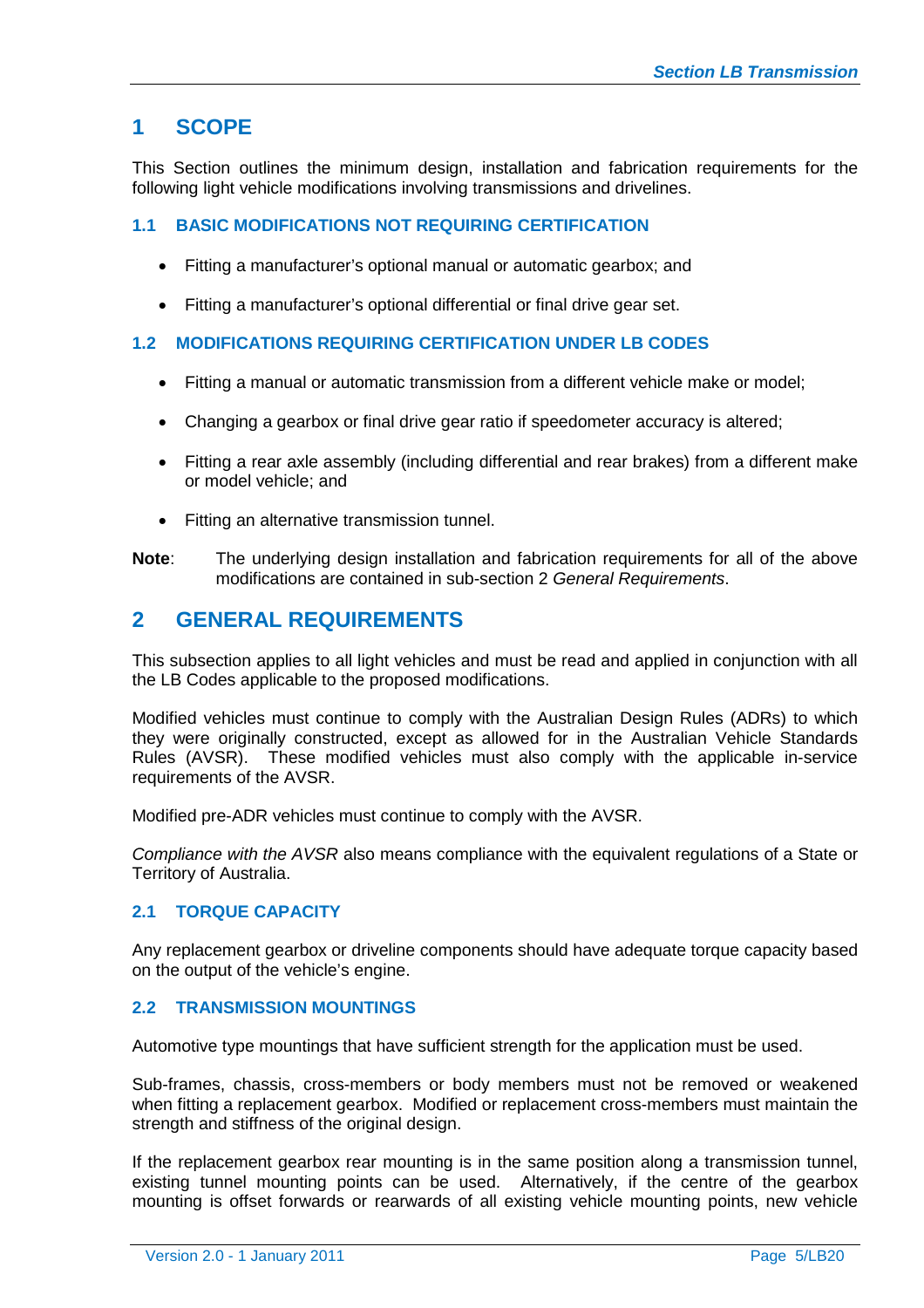mounting points should be fitted, with stiffening plates on the inside of the floor or transmission tunnel.

The transmission tunnel may be replaced with the transmission tunnel from the same model vehicle's automatic (or manual) variant, using an equivalent method of attachment, or alternatively an individually constructed tunnel may be used. If a transmission tunnel has been formed as an integral part of the floor panel the replacement tunnel must be fully welded in place and in accordance with good engineering practice.

Openings in floor panels necessary for the gearshift controls must be adequately sealed to prevent entry of exhaust gases into the vehicle cabin. Transmission tunnels must be similarly sealed.

The edges of any holes cut in the floor or transmission tunnel for gearshift controls should be reinforced to compensate for the loss in strength and stiffness due to the cut-out. Reinforcing material welded into the floor or tunnel should be no more than twice the thickness of the original material.

# **2.3 DRIVE SHAFTS, AXLES AND DIFFERENTIALS**

All drive shaft and axle universal and constant velocity joint flanges must be mated correctly and driveline items must be correctly balanced. Hollow drive shafts must only be lengthened or shortened using a single piece tube. Two or more tubes must not be butt welded.

The driveline must be correctly designed regarding torque capacity, drive shaft length, intermediate bearing position and support, rotational speed limitations, slip joint travel and engagement and driveline angles. Unequal length or unequal angled front drive shafts can exaggerate torque-steer on driven front wheels.

The differential must not be locked either by the use of spools or welding to prevent any difference in speed between the wheels on any axle. A proprietary part-time differential locking device may be utilised, provided that the driver can control it from the normal seating position.

# **2.4 REAR DRIVE AXLE ASSEMBLY**

A modified or replacement rear axle assembly must have a load carrying capacity and gear ratio that is suitable for the loaded weight of the modified vehicle. (The *Gross Vehicle Mass* (GVM) and *Gross Combination Mass* (GCM) of the modified vehicle may be considerably different from original; particularly if there are other modifications that may affect the capacity.)

The axle must be installed to minimise drive shaft operating angles and avoid driveline vibrations.

If changes to the original braking system are carried out when a replacement axle is fitted, the modifications must comply with the appropriate requirements of Code LG. Brake hoses (including braided stainless steel types) must comply with ADRs 7 or 42 where applicable.

If changes to the rear suspension are required to fit a replacement axle assembly, the modifications must comply with the appropriate requirements of Code LS.

To ensure the rear wheel track meets the requirements of Code LS, the width between the wheel mounting faces of the replacement axle should be checked and if necessary, modified to suit. Spacers must not be used to achieve the modification.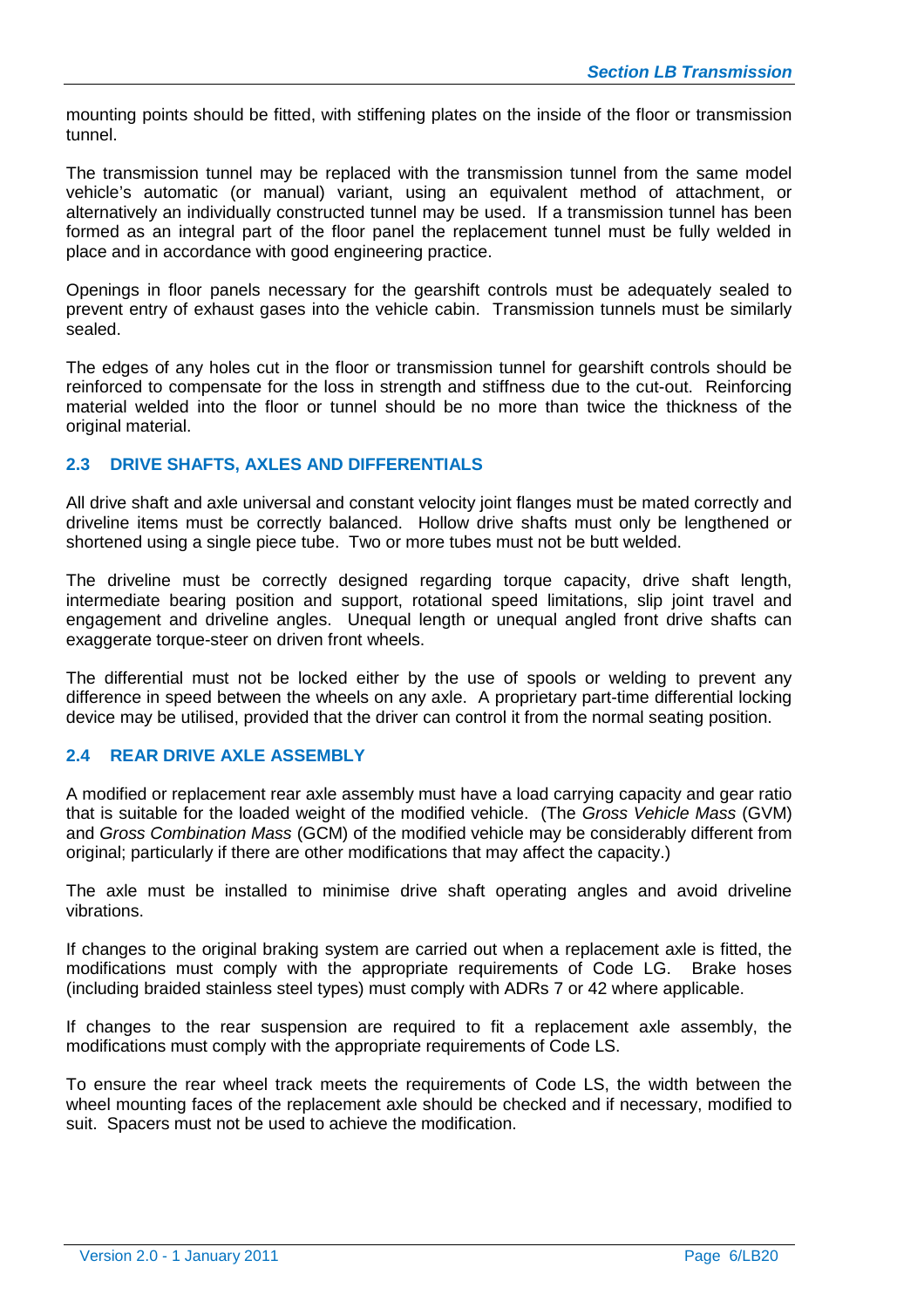# **2.5 ENGINE CONTROL UNIT**

If the original vehicle manufacturers' transmission was equipped with sensors, then all sensors must be fitted and connected to any replacement transmission or differential using the appropriate manufacturers' components and operate as initially intended. Equivalent adaptors or connectors may be used to connect the sensors providing they allow the transmission to operate as intended.

# **2.6 SPEEDOMETER**

Speedometer drive cables or sensors should be connected to any replacement transmission using the manufacturers' components or equivalent adaptors or connectors.

The accuracy of the vehicle's speedometer must be maintained and continue to comply with the applicable ADR. If the vehicle's original overall gearing or speedometer drive system has been changed, the speed indicated by the speedometer should be no less than the vehicle's actual speed and no more than 10% above the actual speed.

# **2.7 REVERSE LIGHTS**

All reverse lights must operate only with the ignition *ON* and reverse gear selected (refer to ADR 1).

#### **2.8 AUTOMATIC TRANSMISSION**

The engine starter must be inoperative when the transmission is in any forward or reverse drive position (refer ADR 42/…).

#### **2.9 FABRICATION**

All work must be performed in accordance with recognised engineering standards. Cutting, heating, welding or bending of components should be avoided by choosing unmodified production components wherever possible.

#### **2.9.1 Welding, Fasteners and Electroplating**

Mandatory requirements and guidance on the above items are contained in Section LZ *Appendices.*

- For the use of fasteners refer to Appendix A *Fasteners;*
- For welding techniques and procedures refer to Appendix C *Heating and Welding of Steering Components;* and
- For electroplating refer to Appendix D *Electroplating*.

#### **2.9.2 Mating Parts**

Standard features such as splines, tapers and keyways must conform to published standards and their mating parts must conform to matching standards.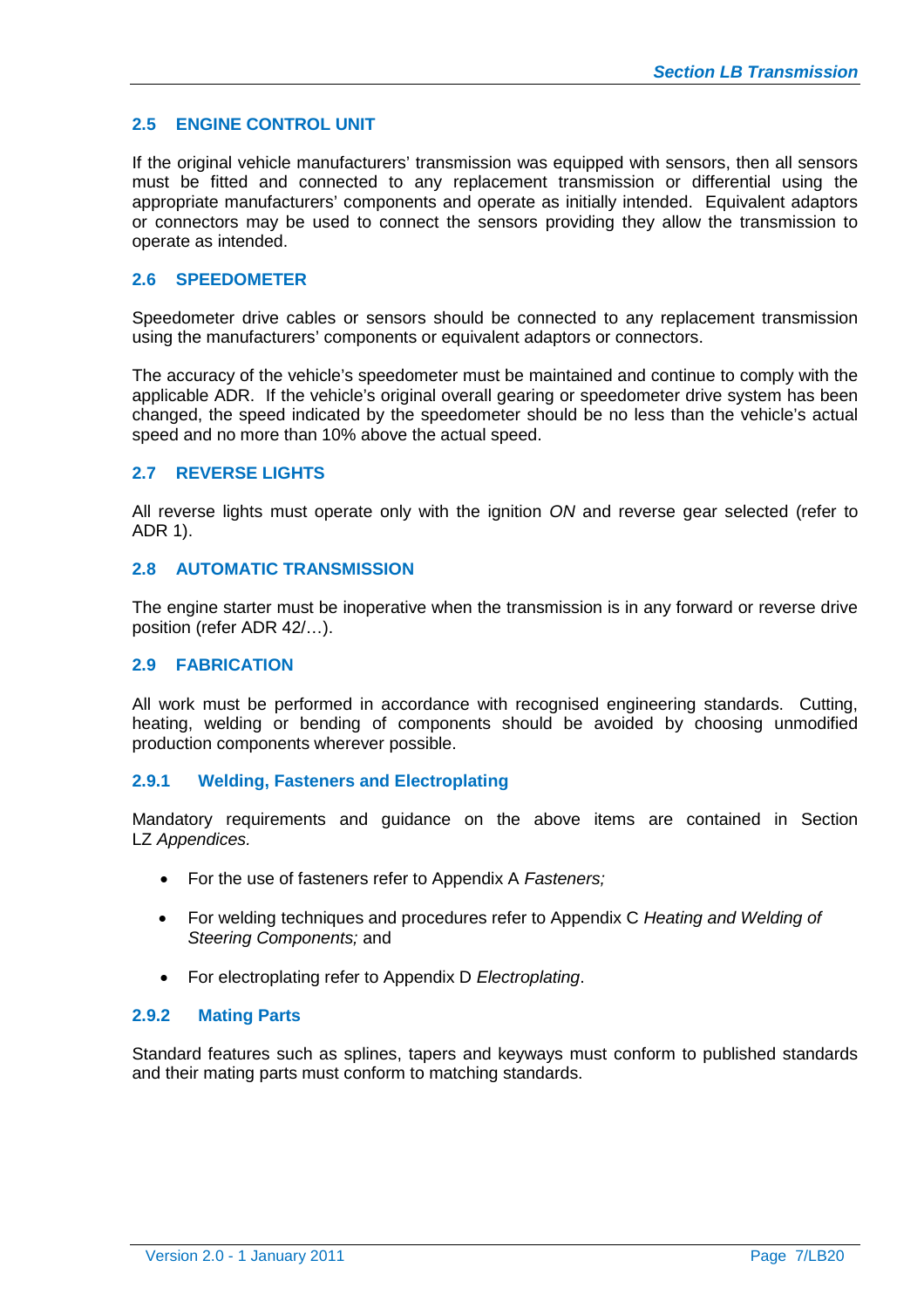# **3 AUSTRALIAN DESIGN RULES**

A modified vehicle must continue to comply with the ADRs to which it was originally constructed, except as allowed for in the AVSR.

Outlined in Table 1 below are requirements and/or components of the vehicle that may be affected by the modifications and that may require re-certification, testing and/or data to show continuing compliance for the modified vehicle. This is not an exhaustive list and other modifications may also affect ADR compliance.

Compliance with the ADRs may be detrimentally affected by transmission substitution or modifications relating to speedometer accuracy, reversing lamps and automatic transmission controls.

Certain transmission changes can detrimentally affect compliance with other ADRs such as braking (rear axle assembly substitution) and gaseous emissions (engine management systems).

| <b>ADR</b>                | <b>Title &amp; Comments</b>                                     |
|---------------------------|-----------------------------------------------------------------|
| 1, 1/                     | Reversing Lamps (includes automatic switching)                  |
| $7, 7/$ , 42/             | <b>Brake Hoses</b>                                              |
| 9                         | <b>Standard Controls for Automatic Transmission</b>             |
| 18x, 18/                  | Instrumentation (speedometer accuracy)                          |
| 24x, 24/                  | Tyre and Rim Selection (speed rating)                           |
| 31, 31/ 35x, 35/          | <b>Braking Systems</b>                                          |
| $37, 37/$ , $79/$ , $80/$ | <b>Gaseous Emissions</b>                                        |
| 42/                       | General Safety Requirements (prevent movement when<br>starting) |

#### **Table 1 Summary of items that if modified, may detrimentally affect compliance with applicable ADRs**

The applicable ADRs are individually listed on the Identification (Compliance) Plate of Second Edition ADR vehicles. For Third Edition ADR vehicles, the Identification Plate contains the vehicle category and the date of manufacture, from which the applicable ADRs can be determined (refer to the applicability tables in Section LO Vehicle Standards Compliance).

Alternatively, ADR applicability tables for individual vehicle categories may be referenced on the Department of Infrastructure and Transport *RVCS* website at the following address and under the section titled *ADR Applicability Tables*:

# **http://rvcs.dotars.gov.au/**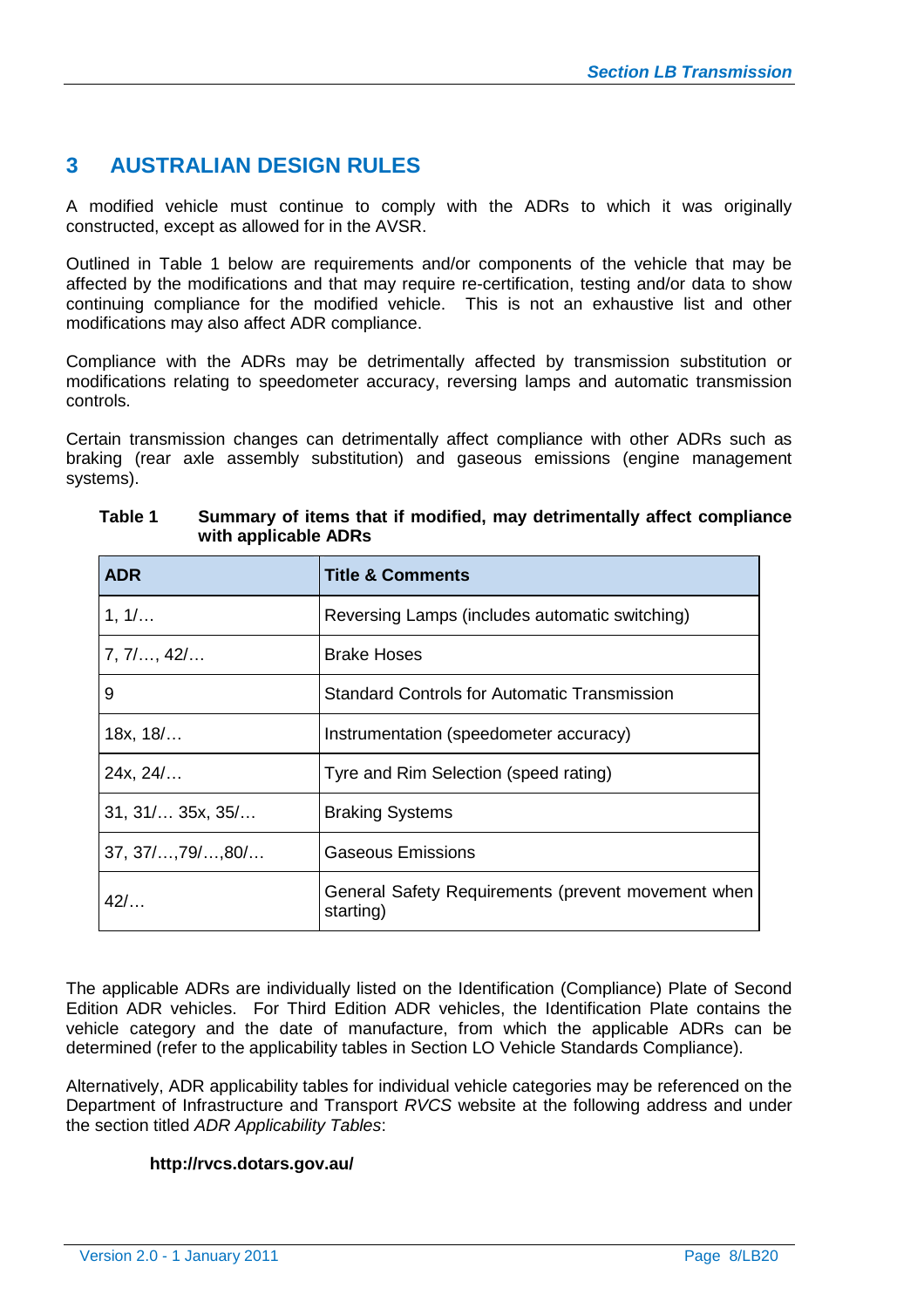# **4 BASIC MODIFICATIONS WITHOUT CERTIFICATION**

The following *Basic Modifications* may be carried out without certification provided they are in conformity with the relevant clauses of sub-section 2 *General Requirements*, they do not affect compliance with applicable ADRs or AVSRs and provided they meet the following requirements:

# **4.1 OPTIONAL TRANSMISSION**

The fitting of a manufacturer's optional manual or automatic transmission (gearbox or transaxle) and associated controls is allowed, provided that:

- the transmission and all other associated components are from the same make and model as the vehicle to which they are being fitted;
- the correct engine/powertrain management system for the engine/transmission combination is connected and utilised as originally intended;
- the installation and its operation are in accordance with the manufacturer's specifications;
- matching speedometer drive gears and/or sender units are used (if applicable); and
- all components used are unmodified.

# **4.2 OPTIONAL DIFFERENTIAL**

The fitting of a manufacturer's optional differential or final drive gear set is allowed, provided that:

- the differential or gear set is from the same make and model as the vehicle to which it is being fitted;
- the installation and its operation are in accordance with the manufacturer's specifications;
- matching speedometer drive gears and/or sender units are used; and
- all components used are unmodified.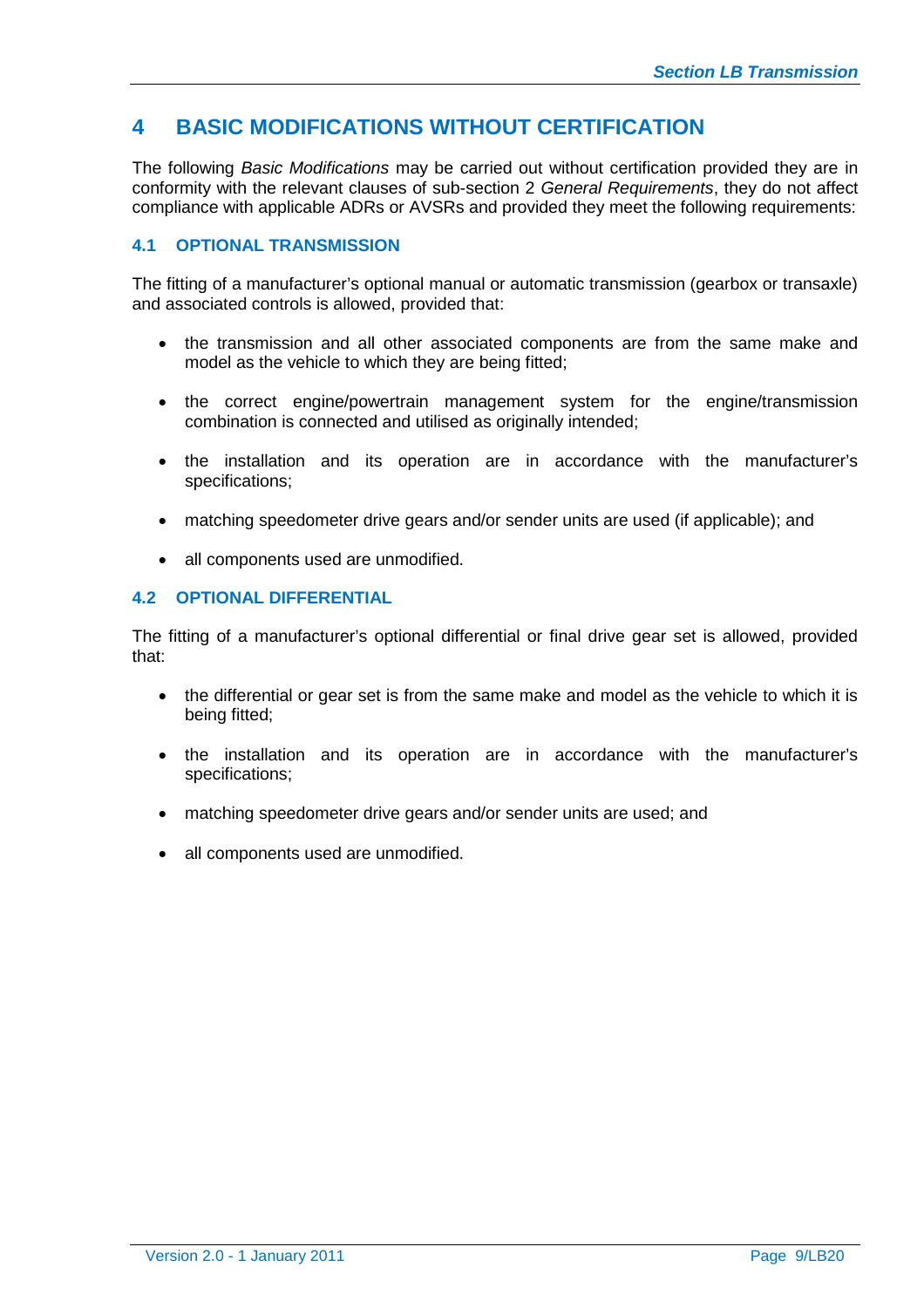# **5 CERTIFIED MODIFICATIONS (LB CODES)**

This section specifies particular requirements and covers limitations on work carried out under individual LB Codes.

Each Code is supplemented with a checklist (refer Table 2).

# **Table 2 LB Code Directory**

| <b>LB Codes</b> |                                  |    |  |  |  |  |  |
|-----------------|----------------------------------|----|--|--|--|--|--|
| LB1             | <b>Transmission Substitution</b> | 11 |  |  |  |  |  |
|                 | Checklist                        | 13 |  |  |  |  |  |
| LB <sub>2</sub> | <b>Rear Axle Substitution</b>    | 16 |  |  |  |  |  |
|                 | Checklist                        | 18 |  |  |  |  |  |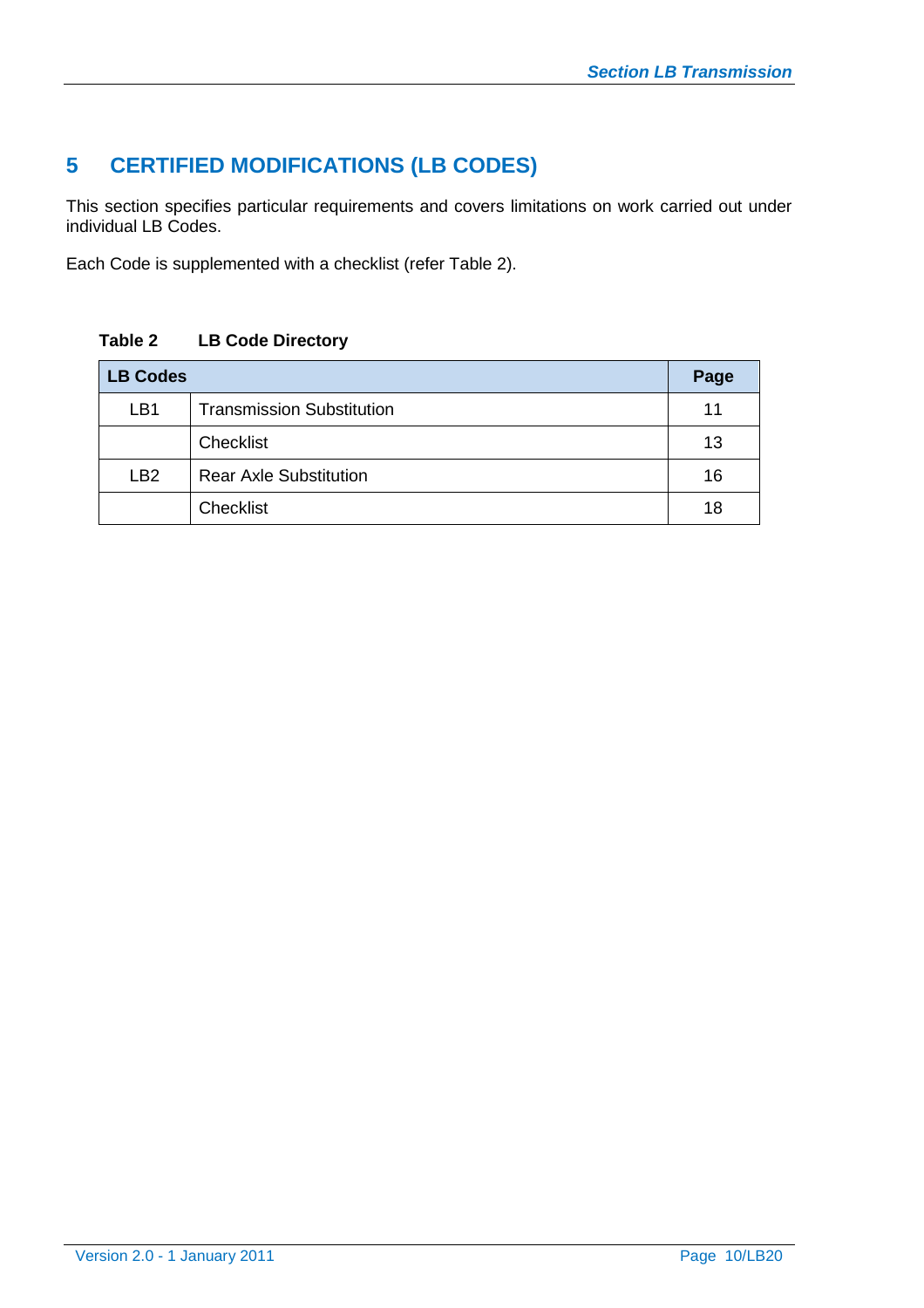# **TRANSMISSION SUBSTITUTION**

# **CODE LB1**

#### **SCOPE**

Code LB1 provides for the fitting of alternative transmissions, conversions from automatic to manual or vice versa and for changes to final gear ratios.

la

# **Code LB1 does not apply to ADR category L-group vehicles and motor cycles.**

#### **MODIFICATIONS COVERED UNDER CODE LB1**

The following is a summary of the modifications that may be performed under Code LB1:

- Fitting an alternative transmission (gearbox or transaxle);
- Conversion from automatic to manual or vice versa; and
- Changing final drive gear ratios outside manufacturer's optional specifications.

# **MODIFICATIONS NOT COVERED UNDER CODE LB1**

The following is a summary of the modifications that may not be performed under Code LB1 – *Transmission Substitution*:

- Fitting an alternative live rear axle assembly (this is covered by Code LB2);
- Fitting an alternative chassis-mounted final drive differential assembly (this is covered by Code LB2); and
- Suspension and braking system modifications (these are covered by Codes LG and LS).

#### **COMPLIANCE WITH APPLICABLE VEHICLE STANDARDS**

Modified vehicles must continue to comply with the ADRs to which they were originally constructed, except as allowed for in the AVSR. These modified vehicles must also comply with the applicable in-service requirements of the AVSR.

Modified pre-ADR vehicles must continue to comply with the AVSR.

*Compliance with the AVSR* also means compliance with the equivalent regulations of a State or Territory of Australia.

Outlined below in Table 3 are areas of the vehicle that may be affected by the modifications and that may require re-certification, testing and/or data to show compliance for the modified vehicle. This is not an exhaustive list and other modifications may also affect ADR compliance.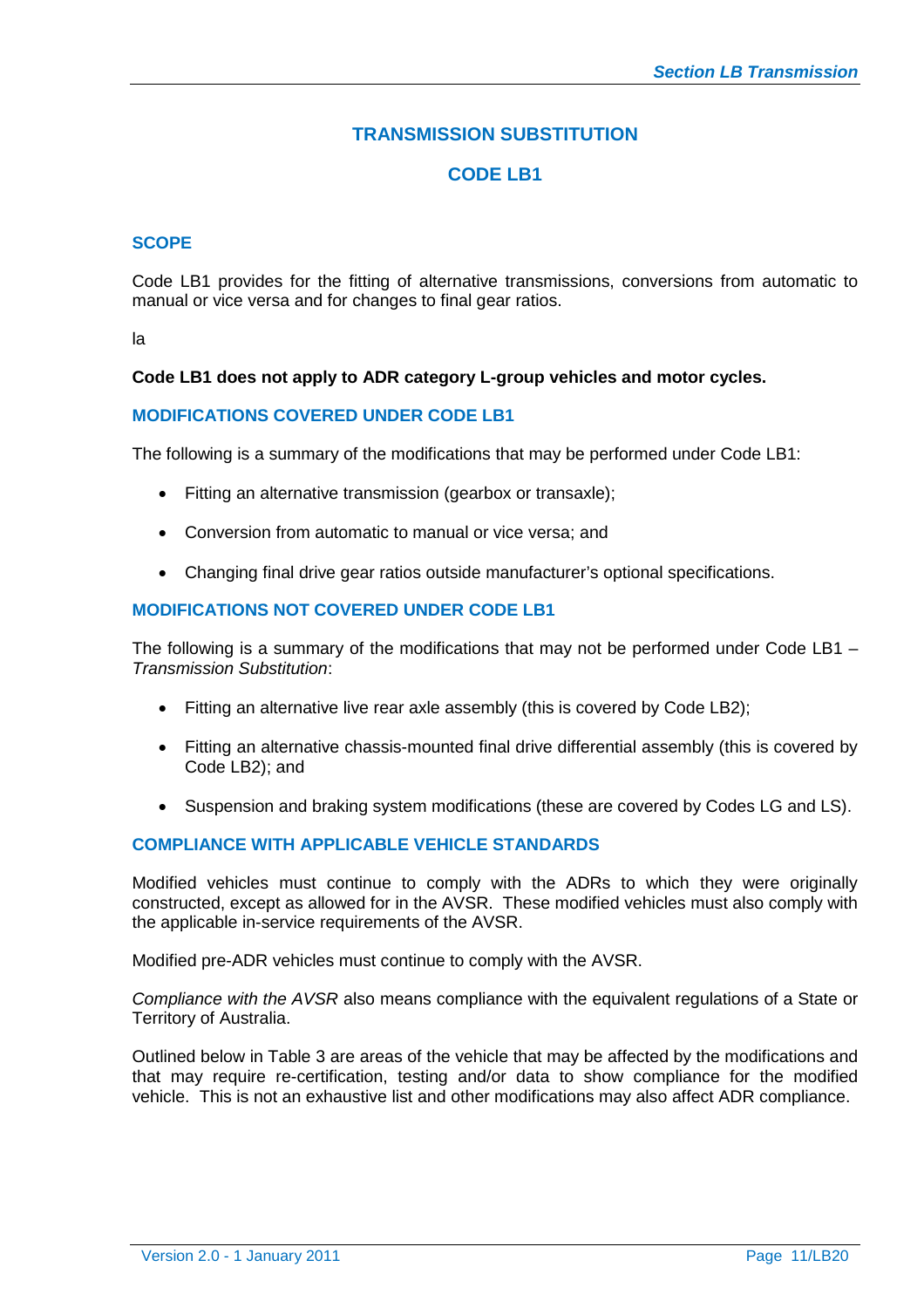| <b>DETAIL</b>                          | <b>REQUIREMENTS</b>   |
|----------------------------------------|-----------------------|
| Reversing lights                       | ADR 1, 1/             |
| Automatic transmission controls        | ADR 9                 |
| Speedometer accuracy                   | ADR 18x, 18/          |
| Tyre speed rating                      | ADR 24x, 24/, 42/     |
| <b>Gaseous Emissions</b>               | ADR 37, 37/, 79/, 80/ |
| Prevent vehicle movement from starting | ADR 42/               |

#### **Table 3 Summary of items that if modified, may detrimentally affect compliance with applicable ADRs**

To determine the ADRs that apply to the vehicle in question, refer to the applicability tables in Section LO. Vehicles manufactured on or after 1 January 1969 and prior to 1 July 1988 need to comply with the Second Edition ADRs whilst vehicles manufactured after this date need to comply with the Third Edition ADRs. Section LO has separate applicability tables for each edition.

The ADRs apply according to the vehicle's category and date of manufacture. It is the responsibility of the signatory to refer to the appropriate ADR applicable to the vehicle.

Alternatively, ADR applicability tables for individual vehicle categories may be referenced on the Department of Infrastructure and Transport *RVCS* website at the following address and under the section titled *ADR Applicability Tables*:

# **http://rvcs.dotars.gov.au/**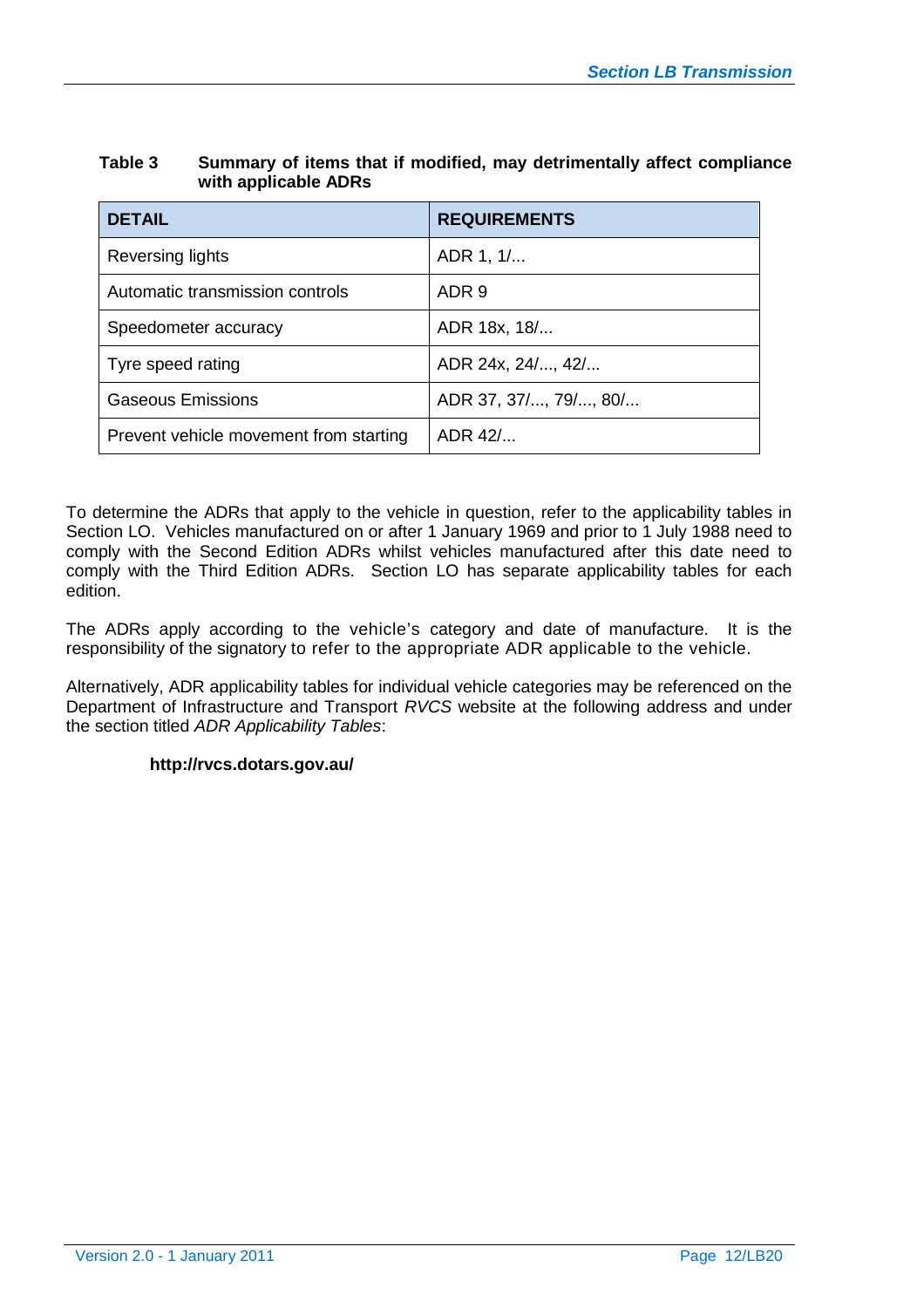# **CHECKLIST LB1**

# **TRANSMISSION SUBSTITUTION**

# **CODE LB1**

# (N/A=Not Applicable, Y=Yes, N=No)

| 1            | <b>GENERAL</b>                                                                                                                         |     |   |   |
|--------------|----------------------------------------------------------------------------------------------------------------------------------------|-----|---|---|
| 1.1          | Does the replacement gearbox have adequate torque capacity for the<br>output of the vehicle's engine?                                  |     | Y | N |
| 1.2          | Has the replacement gearbox been fitted without the removal or<br>weakening of sub-frames, chassis, cross-members or body members?     |     | Y | N |
| 1.3          | Are all openings in the vehicle for gear selection controls sealed to<br>prevent entry of exhaust gases?                               |     | Y | N |
| 1.4          | If overall gearing or speedometer drive is modified, does the vehicle's<br>speedometer accuracy comply with relevant ADR requirements? | N/A | Y | N |
| 1.5          | Are automotive type gearbox mountings used on adequate support<br>brackets?                                                            |     | Y | N |
| 1.6          | Do the reversing lights (if fitted) only operate when reverse gear is<br>selected with the ignition ON?                                | N/A | Y | N |
| 1.7          | Does the conversion comply with all the relevant requirements of sub-<br>section 2 General Requirements?                               |     | Y | N |
| $\mathbf{2}$ | <b>AUTOMATIC TRANSMISSION (if applicable)</b>                                                                                          |     |   |   |
| 2.1          | Does the transmission selection mechanism have a neutral position<br>located between the reverse and forward drive positions?          | N/A | Y | N |
| 2.2          | Is a Park position located adjacent to the reverse drive position?                                                                     | N/A | Y | N |
| 2.3          | Is the reverse selection movement upward, forward or to the left side?                                                                 | N/A | Y | N |
| 2.4          | Is the transmission selection position displayed and illuminated within<br>the vehicle's driver compartment?                           | N/A | Y | N |
| 2.5          | Is the starter mechanism inoperative when the transmission is in any<br>position that can drive the vehicle? (Required by AVSR).       |     | Y | N |
| 3            | <b>ENGINE CONTROL UNIT (if applicable)</b>                                                                                             |     |   |   |
| 3.1          | Are all sensors appropriately connected and operating as originally<br>intended?                                                       | N/A | Y | N |
|              |                                                                                                                                        |     |   |   |

[Continued overleaf]

 $\mathsf{r}$ 

 $\overline{\phantom{a}}$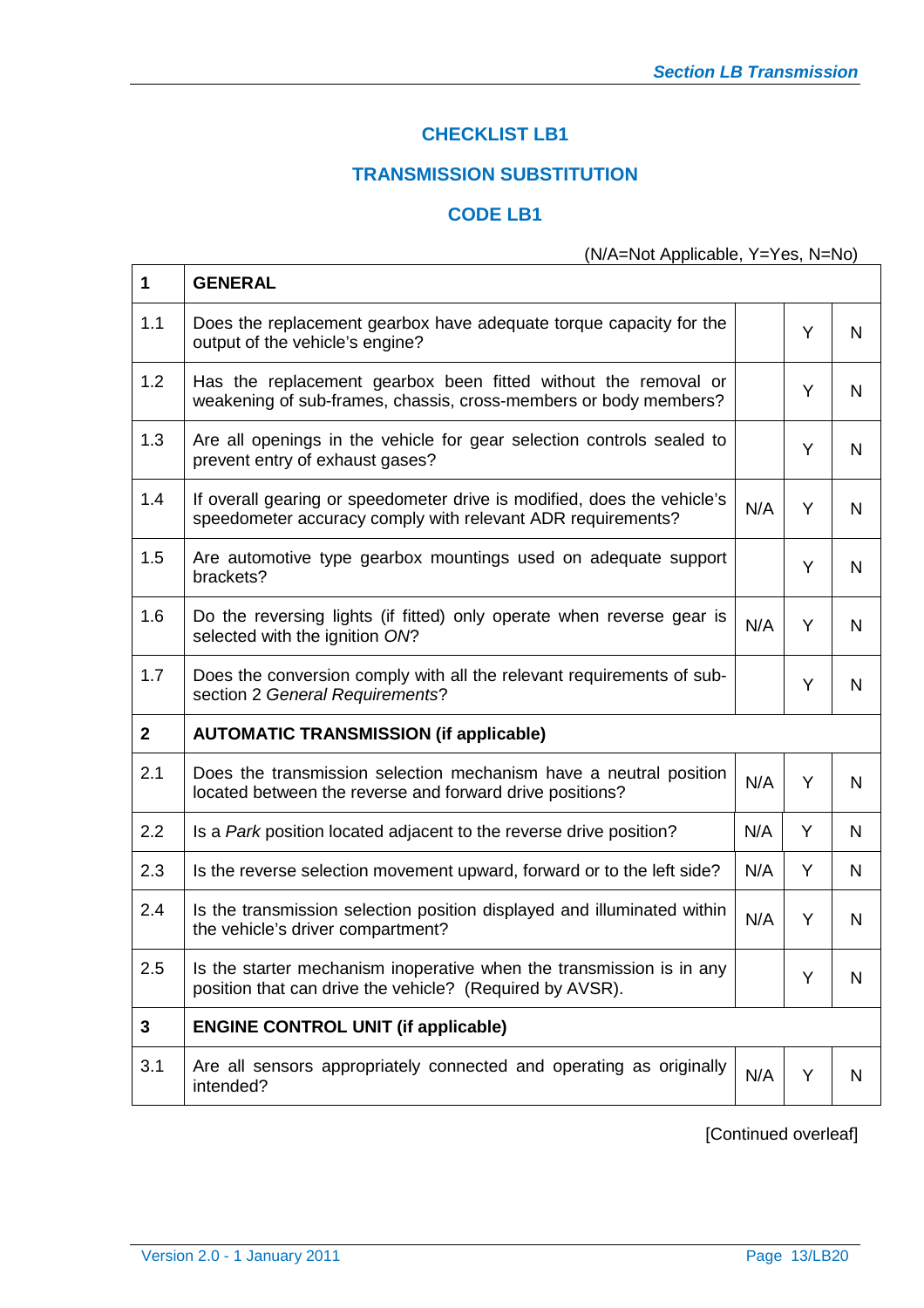(N/A=Not Applicable, Y=Yes, N=No)

| 4                       | <b>DRIVE SHAFT</b>                                                                                                                                                |     |   |   |
|-------------------------|-------------------------------------------------------------------------------------------------------------------------------------------------------------------|-----|---|---|
| 4.1                     | Does the drive shaft comply with the requirements outlined in sub-<br>section 2.3 of General Requirements?                                                        | N/A | Y | N |
| 5                       | <b>FINAL DRIVE</b>                                                                                                                                                |     |   |   |
| 5.1                     | Has the differential been left unlocked?                                                                                                                          |     | Y | N |
| 5.2                     | Does the final drive comply with the requirements outlined in sub-<br>sections 2.3 and 2.4 of General Requirements?                                               | N/A | Y | N |
| 6                       | <b>WORKMANSHIP</b>                                                                                                                                                |     |   |   |
| 6.1                     | Is all work, including welding, of satisfactory quality and has all work<br>been performed in accordance with recognised engineering<br>standards?                |     | Y | N |
| 6.2                     | Do all fasteners comply with the applicable requirements of<br>Section LZ Appendices - Appendix A Fasteners?                                                      | N/A | Y | N |
| 6.3                     | Does the quality of welding comply with the applicable requirements<br>of Section LZ Appendices, Appendix C Heating and Welding of<br><b>Steering Components?</b> | N/A | Y | N |
| $\overline{\mathbf{z}}$ | <b>COMPLIANCE WITH ADRS</b>                                                                                                                                       |     |   |   |
| 7.1                     | Does the converted vehicle continue to comply with applicable<br>ADR <sub>s</sub> ?                                                                               | N/A | Y | N |

**Note:** If the answer to any question is **N** (No), the modification cannot be certified under Code LB1.

[Continued overleaf]

 $\mathbf{r}$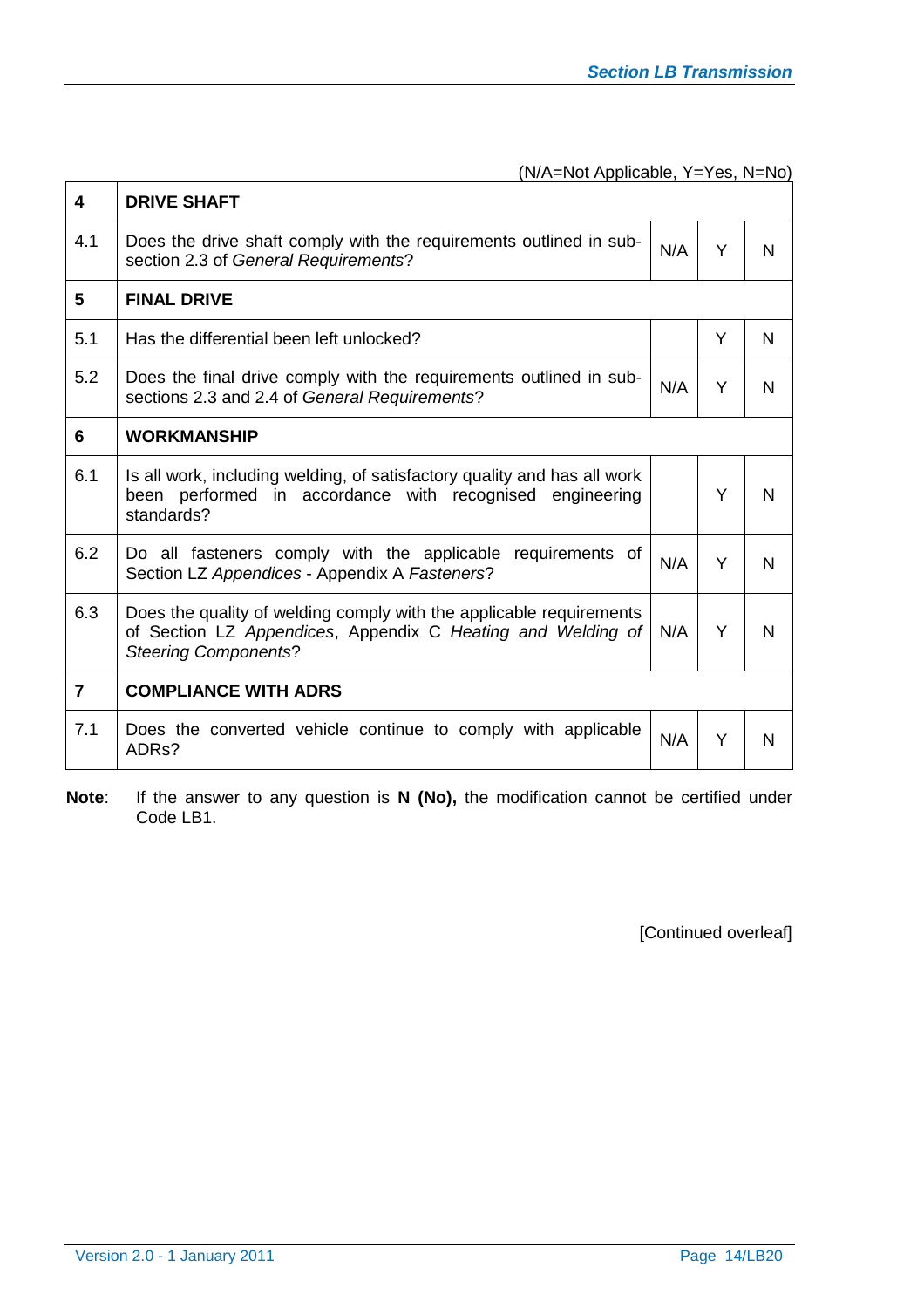| <b>CERTIFICATION DETAILS</b>                         |  |  |  |  |  |              |  |  |  |  |  |                               |             |  |  |  |
|------------------------------------------------------|--|--|--|--|--|--------------|--|--|--|--|--|-------------------------------|-------------|--|--|--|
| <b>Make</b>                                          |  |  |  |  |  | <b>Model</b> |  |  |  |  |  | Year of<br><b>Manufacture</b> |             |  |  |  |
| <b>VIN</b>                                           |  |  |  |  |  |              |  |  |  |  |  |                               |             |  |  |  |
| <b>Chassis Number</b><br>(If applicable)             |  |  |  |  |  |              |  |  |  |  |  |                               |             |  |  |  |
| <b>Brief Description of</b><br><b>Modification/s</b> |  |  |  |  |  |              |  |  |  |  |  |                               |             |  |  |  |
| <b>Vehicle Modified By</b>                           |  |  |  |  |  |              |  |  |  |  |  |                               |             |  |  |  |
| <b>Certificate Number</b><br>(If applicable)         |  |  |  |  |  |              |  |  |  |  |  |                               |             |  |  |  |
| <b>Vehicle Certified By (Print)</b>                  |  |  |  |  |  |              |  |  |  |  |  |                               |             |  |  |  |
| <b>Signatory's Employer</b><br>(If applicable)       |  |  |  |  |  |              |  |  |  |  |  |                               |             |  |  |  |
| <b>Signatory's Signature</b>                         |  |  |  |  |  |              |  |  |  |  |  |                               | <b>Date</b> |  |  |  |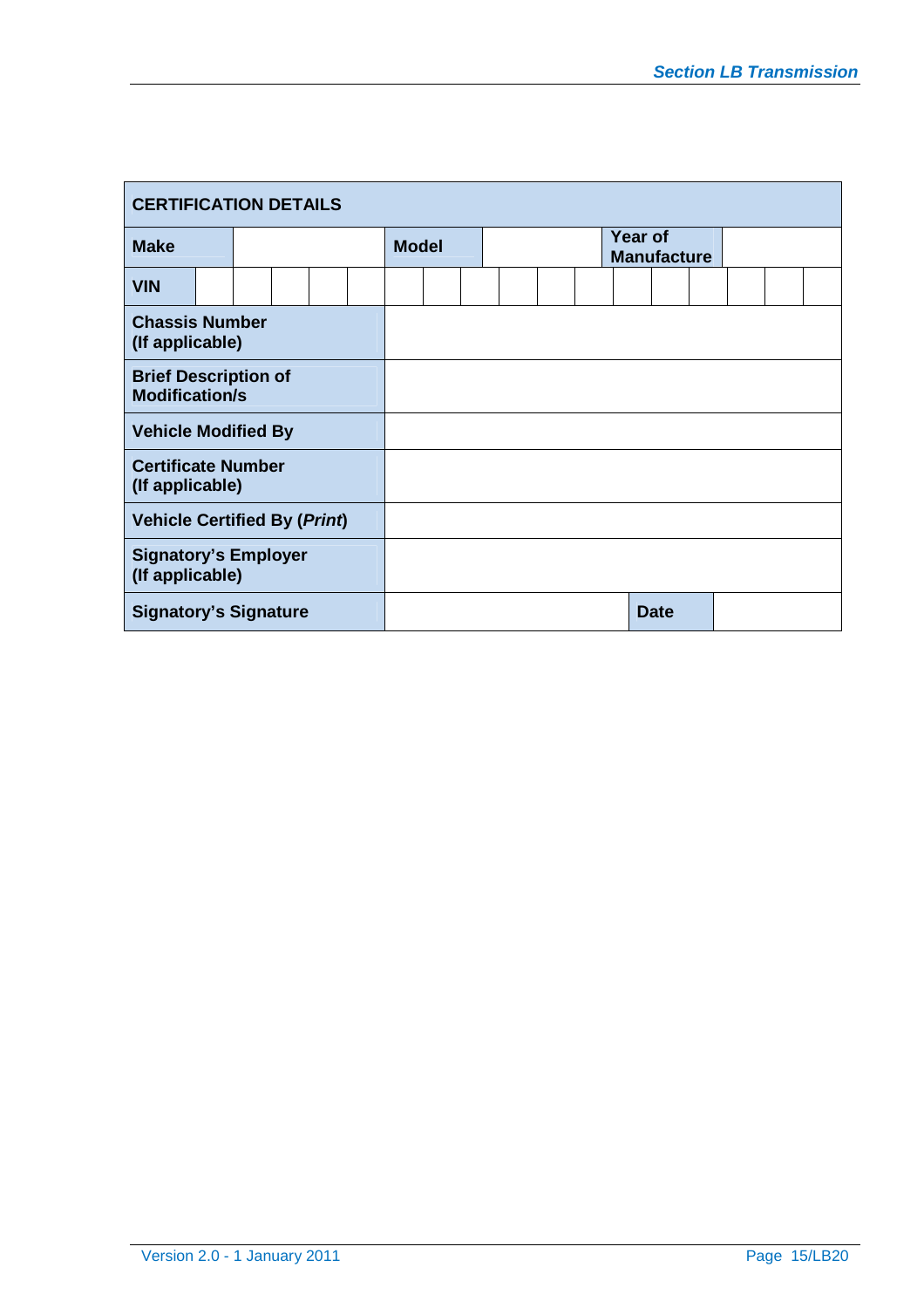# **REAR AXLE SUBSTITUTION**

# **CODE LB2**

# **SCOPE**

Code LB2 covers modifications relating to rear axle substitution and/or modification.

#### **Code LB2 does not apply to ADR category L-group vehicles and motor cycles.**

# **MODIFICATIONS COVERED UNDER CODE LB2**

The following is a summary of the modifications that may be performed under Code LB2:

- Fitting an alternative or modified rear live axle assembly using the vehicle's standard braking system;
- Fitting an alternative or modified rear live axle assembly using a modified braking system (the braking system modifications must be certified under Codes LG1 and LG2); and
- Fitting an alternative chassis mounted final drive differential assembly for an independent or de-Dion rear suspension.

# **MODIFICATIONS NOT COVERED UNDER CODE LB2**

The following modifications may not be performed under Code LB2:

- Fitting alternative final drive gears or crown wheel and pinion (this is covered by Code LB1);
- Braking system modifications (these are covered by Code LG1 and LG2); and
- Rear suspension modifications (these are covered by Code LS5).

# **COMPLIANCE WITH APPLICABLE VEHICLE STANDARDS.**

Modified vehicles must continue to comply with the ADRs to which they were originally constructed, except as allowed for in the AVSR. These modified vehicles must also comply with the applicable in-service requirements of the AVSR.

Modified pre-ADR vehicles must continue to comply with the AVSR.

*Compliance with the AVSR* also means compliance with the equivalent regulations of a State or Territory of Australia.

Outlined below in Table 4 are areas of the vehicle that may be affected by the modifications and that may require re-certification, testing and/or data to show compliance for the modified vehicle. This is not an exhaustive list and other modifications may also affect ADR compliance.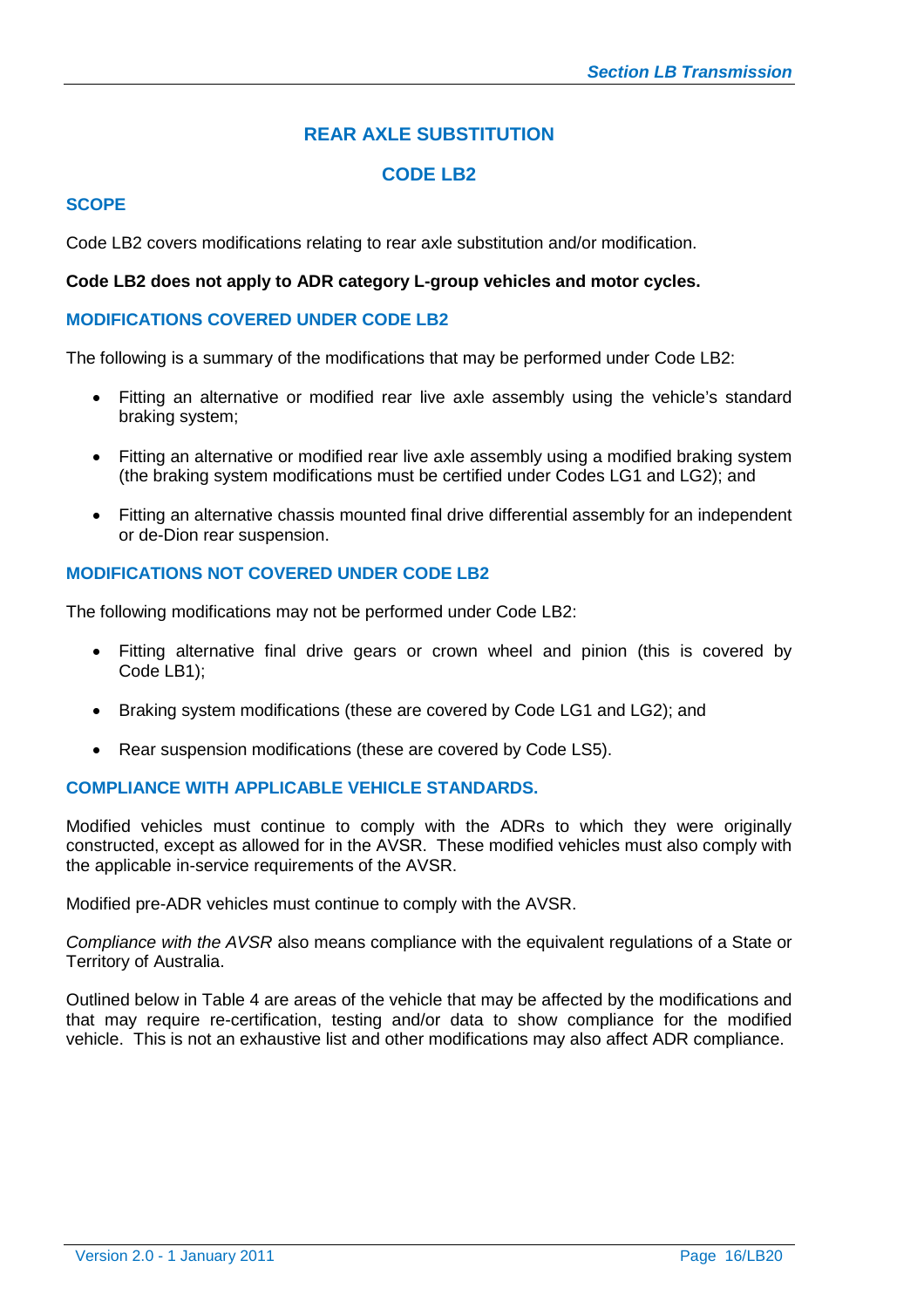#### **Table 4 Summary of items that if modified, may detrimentally affect compliance with applicable ADRs**

| <b>DETAIL</b>        | <b>REQUIREMENTS</b>          |
|----------------------|------------------------------|
| <b>Brakes</b>        | ADR 7, 7/, 31, 31/, 35x, 35/ |
| Speedometer Accuracy | ADR 18x, 18/                 |
| Tyre speed rating    | ADR 24x, 24/, 42/            |

To determine the ADRs that apply to the vehicle in question, refer to the Applicability Tables in Section LO. Vehicles manufactured on or after 1 January 1969 and prior to 1 July 1988 need to comply with the Second Edition ADRs whilst vehicles manufactured after this date need to comply with the Third Edition ADRs. Section LO has separate applicability tables for each edition.

The ADRs apply according to the vehicle's category and date of manufacture. It is the responsibility of the signatory to refer to the appropriate ADR applicable to the vehicle.

Alternatively, ADR applicability tables for individual vehicle categories may be referenced on the Department of Infrastructure and Transport *RVCS* website at the following address and under the section titled *ADR Applicability Tables*:

# **http://rvcs.dotars.gov.au/**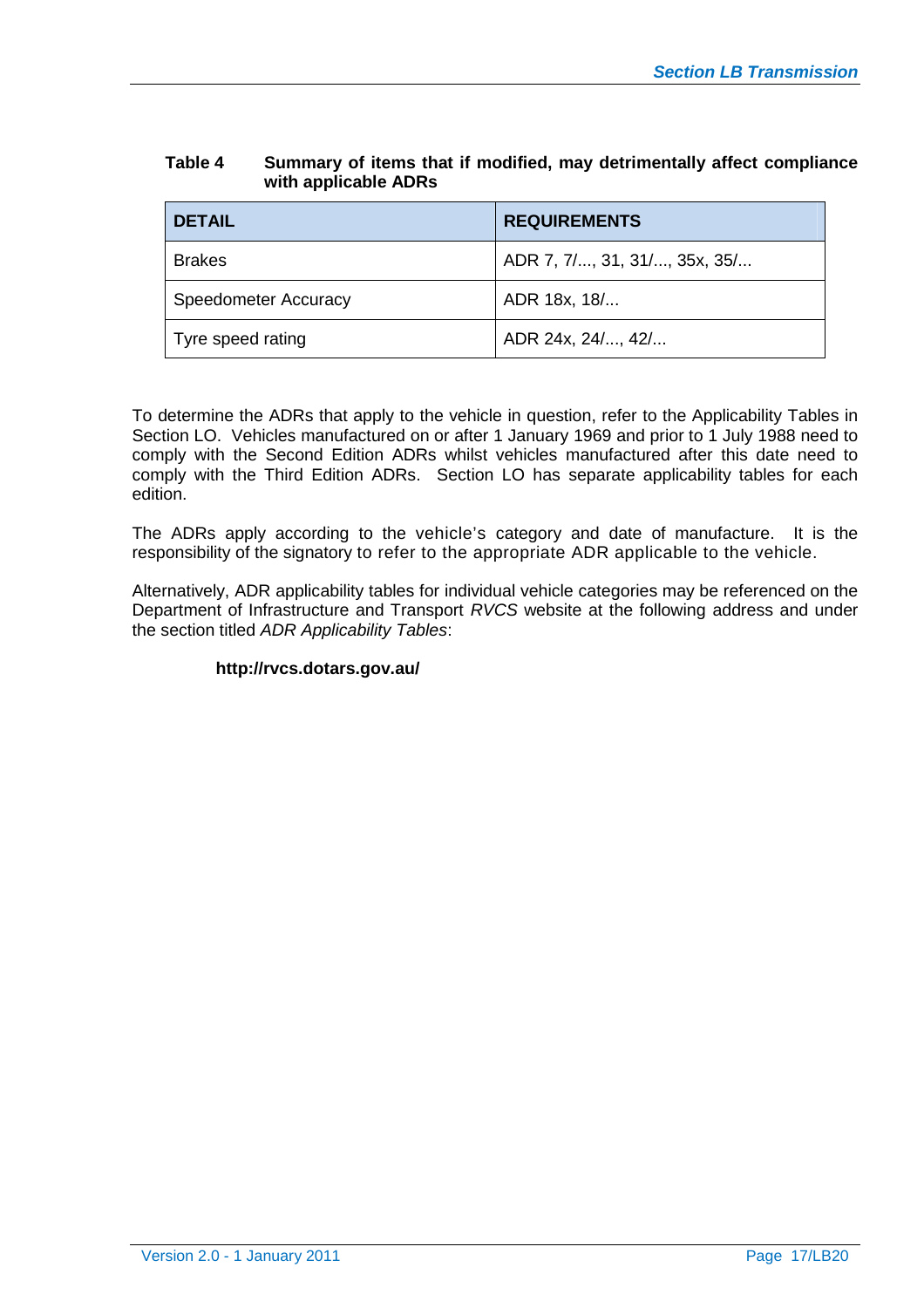# **CHECKLIST LB2**

# **REAR AXLE SUBSTITUTION**

# **CODE LB2**

(N/A=Not Applicable, Y=Yes, N=No)

| 1            | <b>REAR AXLE REPLACEMENT</b>                                                                                                           |     |   |   |
|--------------|----------------------------------------------------------------------------------------------------------------------------------------|-----|---|---|
| 1.1          | Is the load carrying capacity and gear ratio of the replacement axle<br>suitable for the range of loads of the vehicle?                |     | Y | N |
| 1.2          | Does the width between the axle flange faces ensure that the axle<br>and wheel assembly complies with the requirements of Section LS?  |     | Y | N |
| 1.3          | Has the replacement rear axle been fitted without heating or welding<br>of the axle shafts?                                            |     | Y | N |
| $\mathbf{2}$ | <b>CHASSIS-MOUNTED FINAL DRIVE</b>                                                                                                     |     |   |   |
| 2.1          | Are the chassis mountings and brackets capable of resisting the<br>torque from traction and braking?                                   | N/A | Y | N |
| 3            | <b>DRIVE SHAFT</b>                                                                                                                     |     |   |   |
| 3.1          | Does the drive shaft comply with the requirements outlined in sub-<br>section 2.3 of General Requirements?                             |     | Y | N |
| 4            | <b>SPEEDOMETER</b>                                                                                                                     |     |   |   |
| 4.1          | If overall gearing or speedometer drive is modified, does the vehicle's<br>speedometer accuracy comply with relevant ADR requirements? | N/A | Y | N |
| 5            | <b>ENGINE CONTROL UNIT (if applicable)</b>                                                                                             |     |   |   |
| 5.1          | Are all sensors appropriately connected and operating as originally<br>intended?                                                       | N/A | Y | N |
| 6            | <b>SUSPENSION (if modified)</b>                                                                                                        |     |   |   |
| 6.1          | Has the design to the rear suspension modifications been certified<br>under Code LS5?                                                  | N/A | Y | N |
|              | Insert Code LS5 Approval Reference Number:                                                                                             |     |   |   |
| 6.2          | Has the completed rear suspension modification been certified<br>under Code LS6?                                                       | N/A | Υ | N |

[Continued overleaf]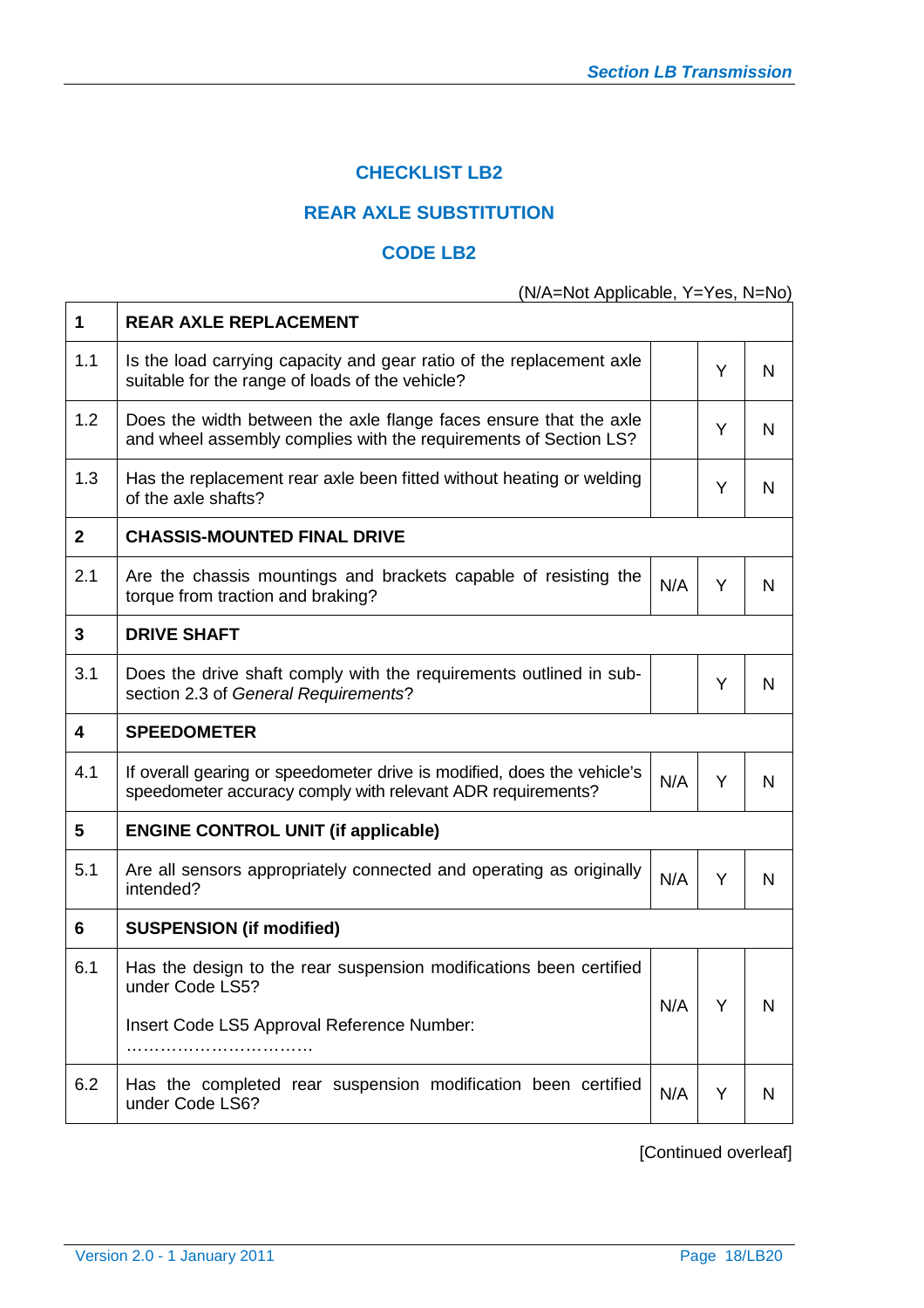# (N/A=Not Applicable, Y=Yes, N=No)

| $\overline{7}$ | <b>BRAKING SYSTEM (if modified)</b>                                                                                                                               |     |   |   |
|----------------|-------------------------------------------------------------------------------------------------------------------------------------------------------------------|-----|---|---|
| 7.1            | Has the design of the modified braking system been certified under<br>Code LG1?<br>Insert Code LG1 Approval Reference Number:                                     | N/A | Y | N |
| 7.2            | Have the completed braking system modifications been certified<br>under Code LG2?                                                                                 | N/A | Y | N |
| 8              | <b>WORKMANSHIP</b>                                                                                                                                                |     |   |   |
| 8.1            | Is all work, including welding, of satisfactory quality and has all work<br>been performed in accordance with recognised engineering<br>standards?                |     | Y | N |
| 8.2            | Do all fasteners comply with the applicable requirements of<br>Section LZ Appendices - Appendix A Fasteners?                                                      | N/A | Y | N |
| 8.3            | Does the quality of welding comply with the applicable requirements<br>of Section LZ Appendices, Appendix C Heating and Welding of<br><b>Steering Components?</b> | N/A | Y | N |
| 9              | <b>ADR COMPLIANCE</b>                                                                                                                                             |     |   |   |
| 9.1            | Does the converted vehicle continue to comply with applicable<br>ADR <sub>s</sub> ?                                                                               | N/A | Y | N |
| 10             | <b>ADDITIONAL CHECKLISTS</b>                                                                                                                                      |     |   |   |
| 10.1           | Are all additional checklists for modifications not covered by<br>Section LB completed and attached?                                                              | N/A | Y | N |

**Note**: If the answer to any question is **N (No)**, the modification cannot be certified under Code LB2.

[Continued overleaf]